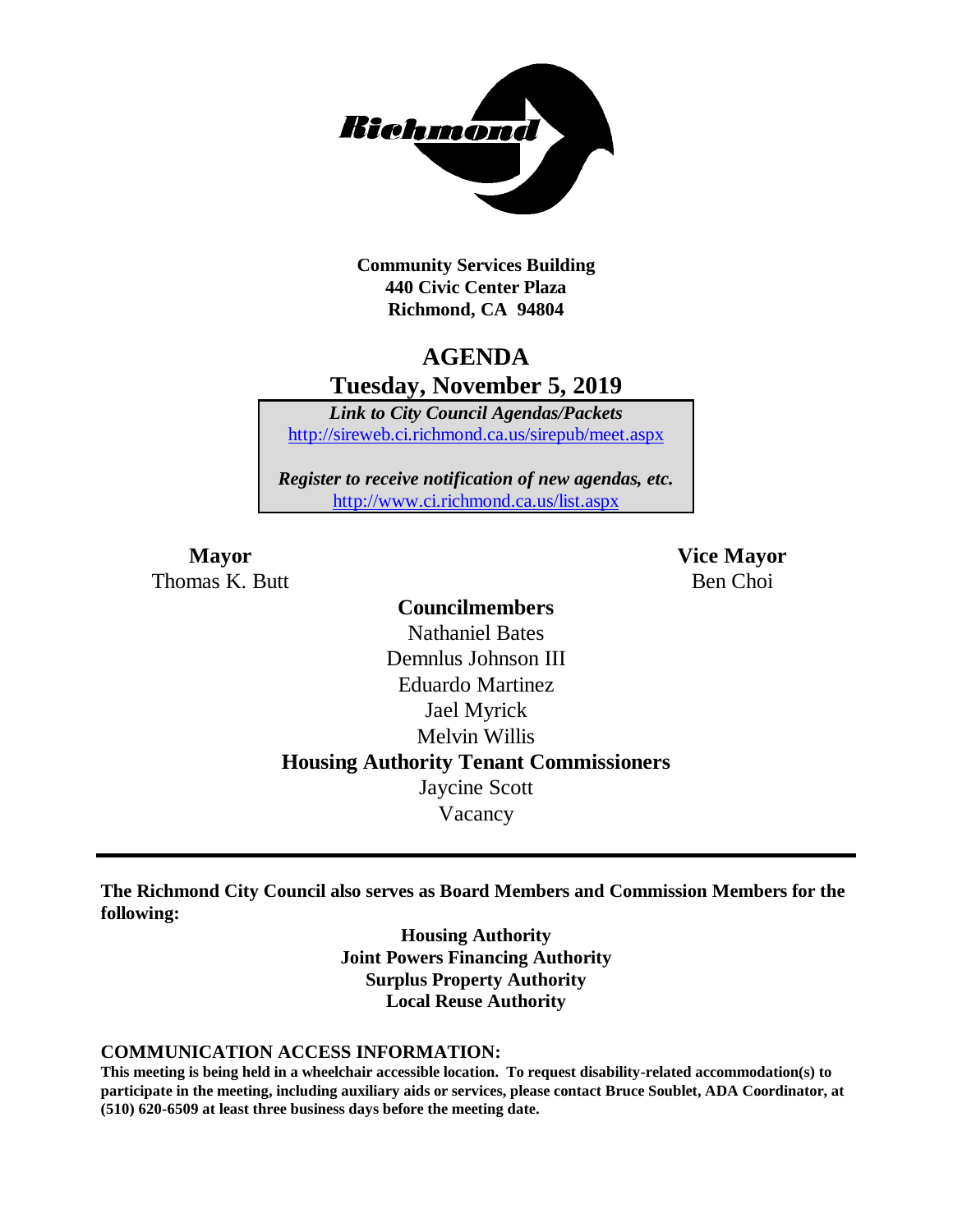# **MEETING PROCEDURES**

The City of Richmond encourages community participation at its City Council meetings and has established procedures that are intended to accommodate public input in a timely and time-sensitive way. As a courtesy to all members of the public who wish to participate in City Council meetings, please observe the following procedures:

**PUBLIC COMMENT ON AGENDA ITEMS:** Anyone who desires to address the City Council on items appearing on the agenda must complete and file a pink speaker's card with the City Clerk **prior** to the City Council's consideration of the item. Once the City Clerk has announced the item, no person shall be permitted to speak on the item other than those persons who have submitted their names to the City Clerk. Your name will be called when the item is announced for discussion. **Each speaker will be allowed up to TWO (2) MINUTES to address the City Council on NON-PUBLIC HEARING items listed on the agenda. Speakers are allowed up to THREE (3) minutes on PUBLIC HEARING items.**

**OPEN FORUM FOR PUBLIC COMMENT:** Individuals who would like to address the City Council on matters not listed on the agenda or on items remaining on the consent calendar may do so under Open Forum. All speakers must complete and file a pink speaker's card with the City Clerk **prior** to the commencement of Open Forum. The amount of time allotted to individual speakers shall be determined based on the number of persons requesting to speak during this item. **The time allocation for each speaker will be as follows:** 15 or fewer speakers, a maximum of 2 minutes; 16 to 24 speakers, a maximum of 1 and one-half minutes; and 25 or more speakers, a maximum of 1 minute.

### **SPEAKERS ARE REQUESTED TO OCCUPY THE RESERVED SEATS IN THE FRONT ROW BEHIND THE SPEAKER'S PODIUM AS THEIR NAME IS ANNOUNCED BY THE CITY CLERK.**

**CONSENT CALENDAR:** Consent Calendar items are considered routine and will be enacted, approved or adopted by one motion unless a request for removal for discussion or explanation is received from the audience or the City Council. A member of the audience requesting to remove an item from the consent calendar that is sponsored by City staff must first complete a speaker's card and discuss the item with a City staff person who has knowledge of the subject material **prior** to filing the card with the City Clerk and **prior** to the City Council's consideration of Agenda Review. Councilmembers who request to remove an item from the consent calendar must do so during Agenda Review. An item removed from the Consent Calendar may be placed anywhere on the agenda following the City Council's agenda review.

**CONDUCT AT MEETINGS:** Richmond City Council meetings are limited public forums during which the City strives to provide an open, safe atmosphere and promote robust public debate. Members of the public, however, must comply with state law, as well as the City's laws and procedures and may not actually disrupt the orderly conduct of these meetings. The public, for example, may not shout or use amplifying devices, must submit comment cards and speak during their allotted time, may not create a physical disturbance, may not speak on matters unrelated to issues within the jurisdiction of the City Council or the agenda item at hand, and may not cause immediate threats to public safety.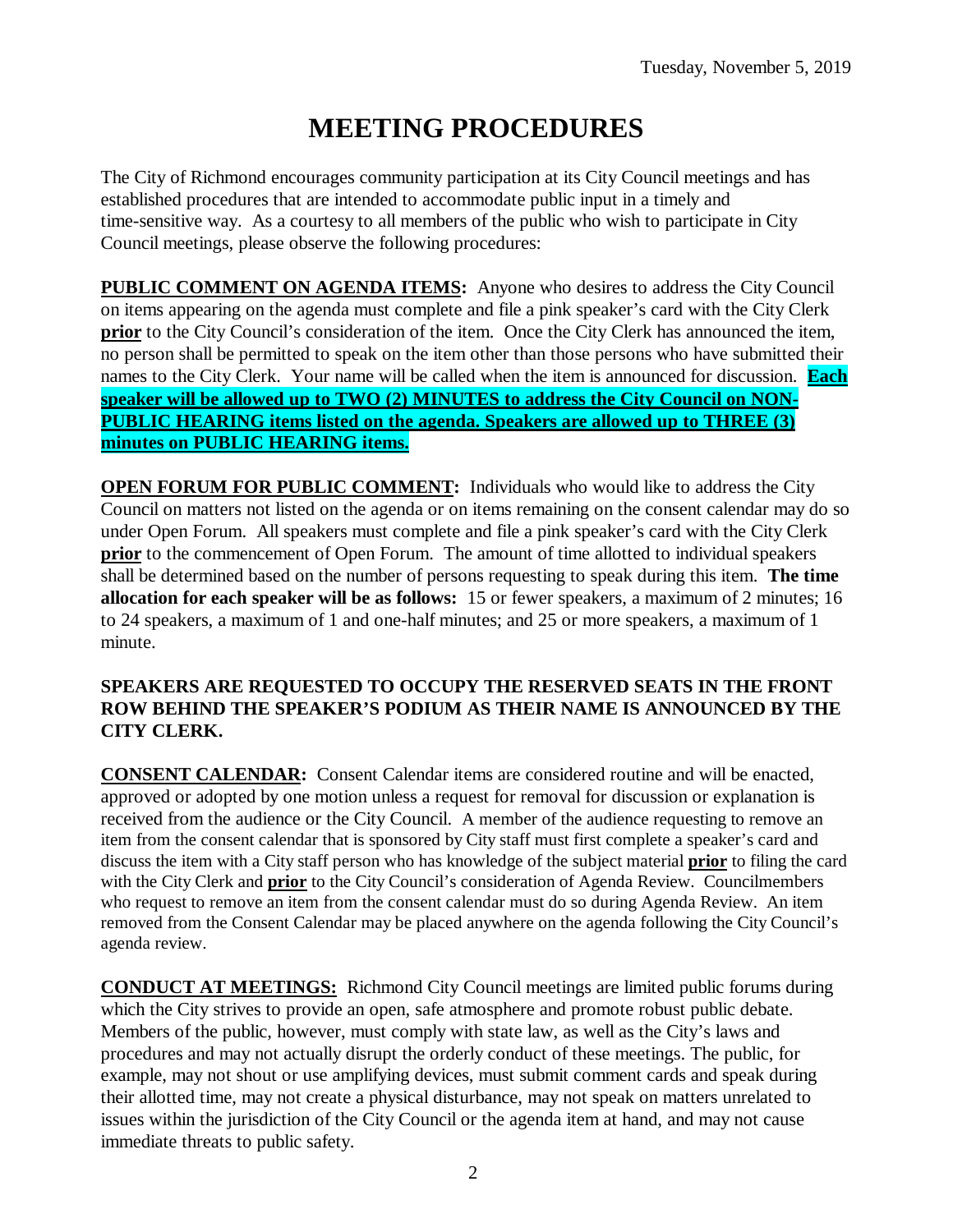**CITY HARASSMENT POLICY:** The City invites public comment and critique about its operations, including comment about the performance of its public officials and employees, at the public meetings of the City Council and boards and commissions. However, discriminatory or harassing comments about or in the presence of City employees, even comments by third parties, may create a hostile work environment, if severe or pervasive. The City prohibits harassment against an applicant, employee, or contractor on the basis of race, religious creed, color, national origin, ancestry, physical disability, medical condition, mental disability, marital status, sex (including pregnancy, childbirth, and related medical conditions), sexual orientation, gender identity, age or veteran status, or any other characteristic protected by federal, state or local law. In order to acknowledge the public's right to comment on City operations at public meetings, which could include comments that violate the City's harassment policy if such comments do not cause an actual disruption under the Council Rules and Procedures, while taking reasonable steps to protect City employees from discrimination and harassment, City Boards and Commissions shall adhere to the following procedures. If any person makes a harassing remark at a public meeting that violates the above City policy prohibiting harassment, the presiding officer of the meeting may, at the conclusion of the speaker's remarks and allotted time: (a) remind the public that the City's Policy Regarding Harassment of its Employees is contained in the written posted agenda; and (b) state that comments in violation of City policy are not condoned by the City and will play no role in City decisions. If any person makes a harassing remark at a public meeting that violates the above City policy, any City employee in the room who is offended by remarks violating the City's policy is excused from attendance at the meeting. No City employee is compelled to remain in attendance where it appears likely that speakers will make further harassing comments. If an employee leaves a City meeting for this reason, the presiding officer may send a designee to notify any offended employee who has left the meeting when those comments are likely concluded so that the employee may return to the meeting. The presiding officer may remind an employee or any council or board or commission member that he or she may leave the meeting if a remark violating the City's harassment policy is made. These procedures supplement the Council Rules and Procedures relating to disruption of orderly conduct at Council meetings.

Any law enforcement officer on duty or whose service is commanded by the presiding officer shall be Sergeant-at-Arms of the Council meetings. He/she, or they, shall carry out all orders and instructions given by the presiding officer for the purpose of maintaining order and decorum at the Council meetings (City Council Rules of Procedure and Order Section III F, RMC Section 2.12.030).

**\*\*\*\*\*\*\*\*\*\*\*\*\*\*\*\*\*\*\*\*\*\*\*\*\*\*\*\*\*\*\*\*\*\*\*\*\*\*\*\*\*\*\*\*\*\*\*\*\*\*\*\*\*\*\*\*\*\***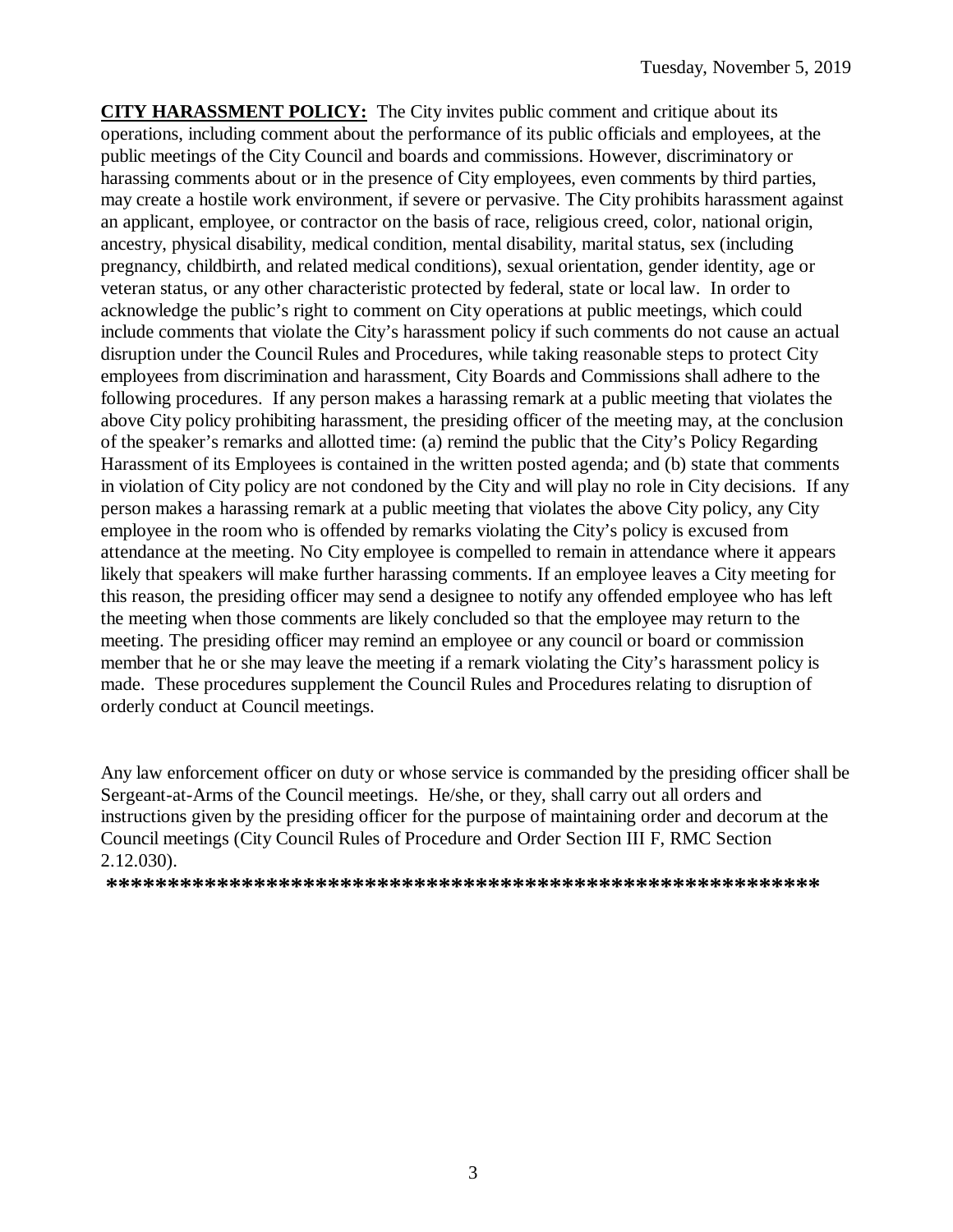# **OPEN SESSION TO HEAR PUBLIC COMMENT BEFORE CLOSED SESSION**

3:00 p.m.

### **A. ROLL CALL**

### **B. PUBLIC COMMENT BEFORE CLOSED SESSION**

### **C. ADJOURN TO CLOSED SESSION**

## **CLOSED SESSION**

Shimada Room of the Community Services Building

### **CITY COUNCIL**

PUBLIC EMPLOYEE APPOINTMENT (Government Code Section 54957.6):

Title: City Manager

CONFERENCE WITH LEGAL COUNSEL - EXISTING LITIGATION (paragraph (1) of Subdivision [d] of Government Code Section 54956.9):

SPRAWLDEF vs. City of Richmond

Upstream vs. City of Richmond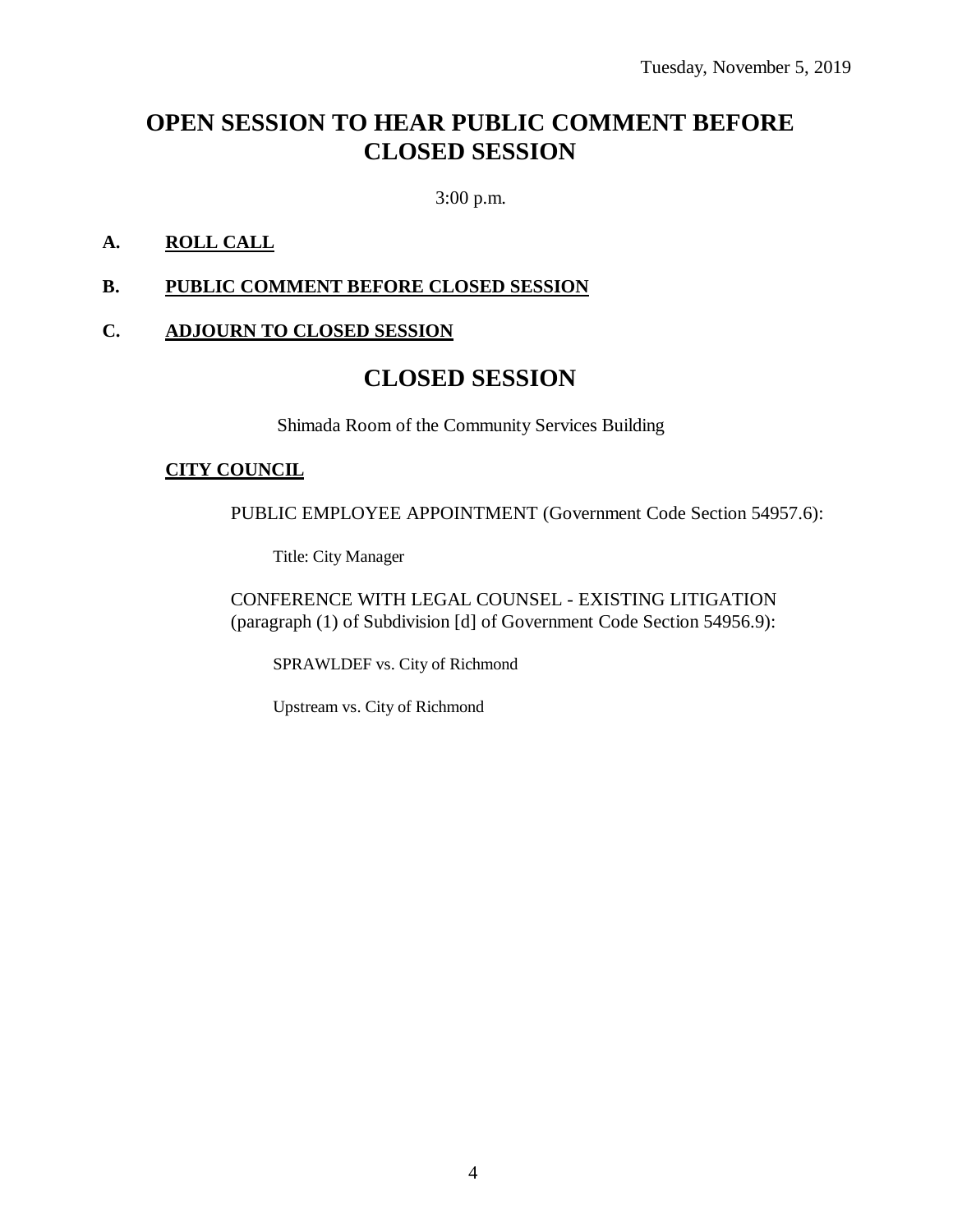# **REGULAR MEETING OF THE RICHMOND CITY COUNCIL**

6:30 p.m.

- **A. PLEDGE TO THE FLAG**
- **B. ROLL CALL**
- **C. STATEMENT OF CONFLICT OF INTEREST**
- **D. AGENDA REVIEW**

### **E. REPORT FROM THE CITY ATTORNEY OF FINAL DECISIONS MADE DURING CLOSED SESSION**

- **F. REPORT FROM THE CITY MANAGER**
- **G. OPEN FORUM FOR PUBLIC COMMENT**

#### **H. CITY COUNCIL CONSENT CALENDAR**

- **H-1.** INTRODUCE an ordinance (first reading) updating and amending Chapter 8.16 of the Richmond Municipal Code that pertains to Fire Prevention, including incorporating the 2019 California Fire Code and 2018 International Fire Code - Fire Department (Chief Adrian Sheppard 307-8041).
- **H-2.** APPROVE a contract amendment with E-Lock Technologies to increase the payment limit by \$97,192.58 and extend the terms of the contract to December 31, 2024, in order to install additional electronic bike lockers and provide maintenance - Engineering and Capital Improvement Projects Department (Yader Bermudez 774-6300/Patrick Phelan 307-8111).
- **H-3.** APPROVE an amendment to the contract with Liebert Cassidy Whitmore in an amount not to exceed \$75,000, bringing the total contract amount to \$85,000, to provide advice on human resources issues and represent the City during negotiations with the City's represented employee units through December 31, 2020 - City Attorney's Office (Bruce Reed Goodmiller 620-6509).
- **H-4.** INTRODUCE an ordinance (first reading) to establish wages, salaries, and compensation for the new Police Records and Property Manager classification (Salary Range No. 070D \$9,535 - \$11,532/month) - Human Resources Management Department (Lisa Stephenson/Donna Newton 620-6600). **This item was continued from the October 15, 2019, meeting.**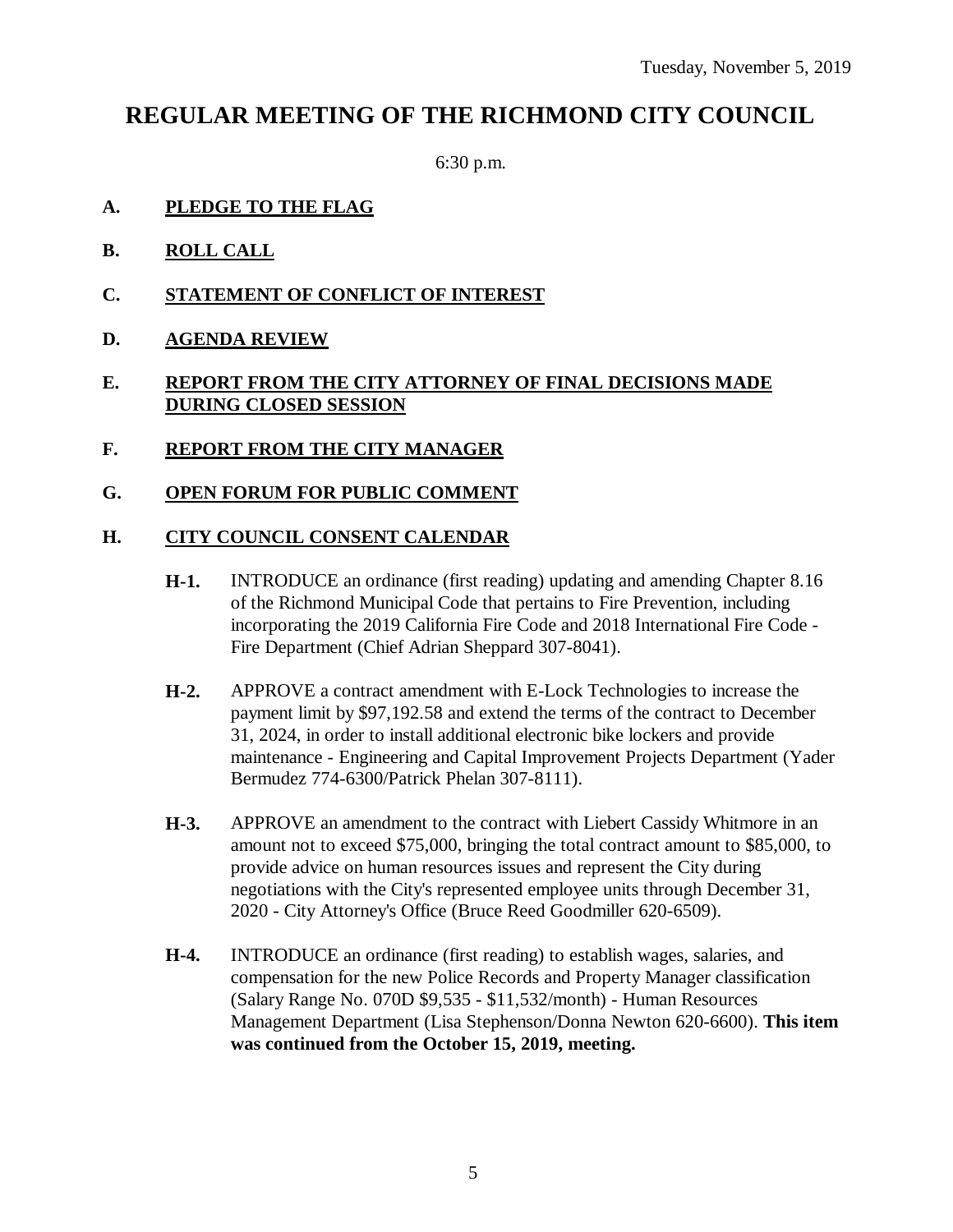- **H-5.** ADOPT a resolution amending the City of Richmond's Position Classification Plan to add the new Police Records and Property Manager classification - Human Resources Management Department (Lisa Stephenson/Donna Newton 620- 6600). **This item was continued from the October 15, 2019, meeting.**
- **H-6.** APPROVE the purchase of the subscription to an eBook and audiobook access platform and the licensing of eBooks and audiobooks for the Richmond Public Library from Overdrive, Inc. in an amount not to exceed \$70,000 per year for three years with the option of two one-year renewals for \$70,000 per year - Library and Cultural Services Department (Katy Curl 620-6554/Jane Pratt 620- 5452).
- **H-7.** RECEIVE the City's Investment and Cash Balance Report for the month of September 2019 - Finance Department (Belinda Brown 620-6740).
- **H-8.** ADOPT a resolution authorizing placement of liens and special assessments for unpaid garbage collection service fees on County property tax records - Finance Department (Belinda Brown/Antonio Banuelos 620-6741).
- **H-9.** ADOPT an ordinance (second reading) repealing Section 15.04.610.270 (Medical Marijuana Uses Ordinance) and adopting revised Section 15.04.610.270 (Marijuana/Cannabis Commercial Uses) and new Section 15.04.610.275 (Marijuana/Cannabis: Personal Use) - Planning and Building Services Department (Lina Velasco 620-6706).
- **H-10.** APPROVE appointment(s) to the Richmond Youth Council: APPOINT Laiba Noor, new appointment, seat #9, term expiration date October 1, 2020 - Office of the Mayor (Mayor Tom Butt 620-6503).
- **H-11.** APPROVE appointment(s) to update the Library Commission: APPOINT Mimi Vitetta re-appointment, seat #2, term expiration date July 1, 2022 - Office of the Mayor (Mayor Tom Butt 620-6503).
- **H-12.** APPROVE appointment to the Recreation and Parks Commission: APPOINT Brendan Havenar-Daughton, new appointment, seat #2, term expiration date of October 26, 2021 - Office of the Mayor (Mayor Tom Butt 620-6503).
- **H-13.** APPROVE appointment(s) to the ECIA Transportation Oversight Committee; APPOINT Carolyn Douglas, re-appointment, seat #5, term expiration date of July 25, 2022 - Office of the Mayor (Mayor Tom Butt 620-6503).
- **H-14.** PROCLAMATION declaring November 17-23, 2019 as United Against Hate Week in the City of Richmond - Office of the Mayor (Mayor Tom Butt 620- 6503).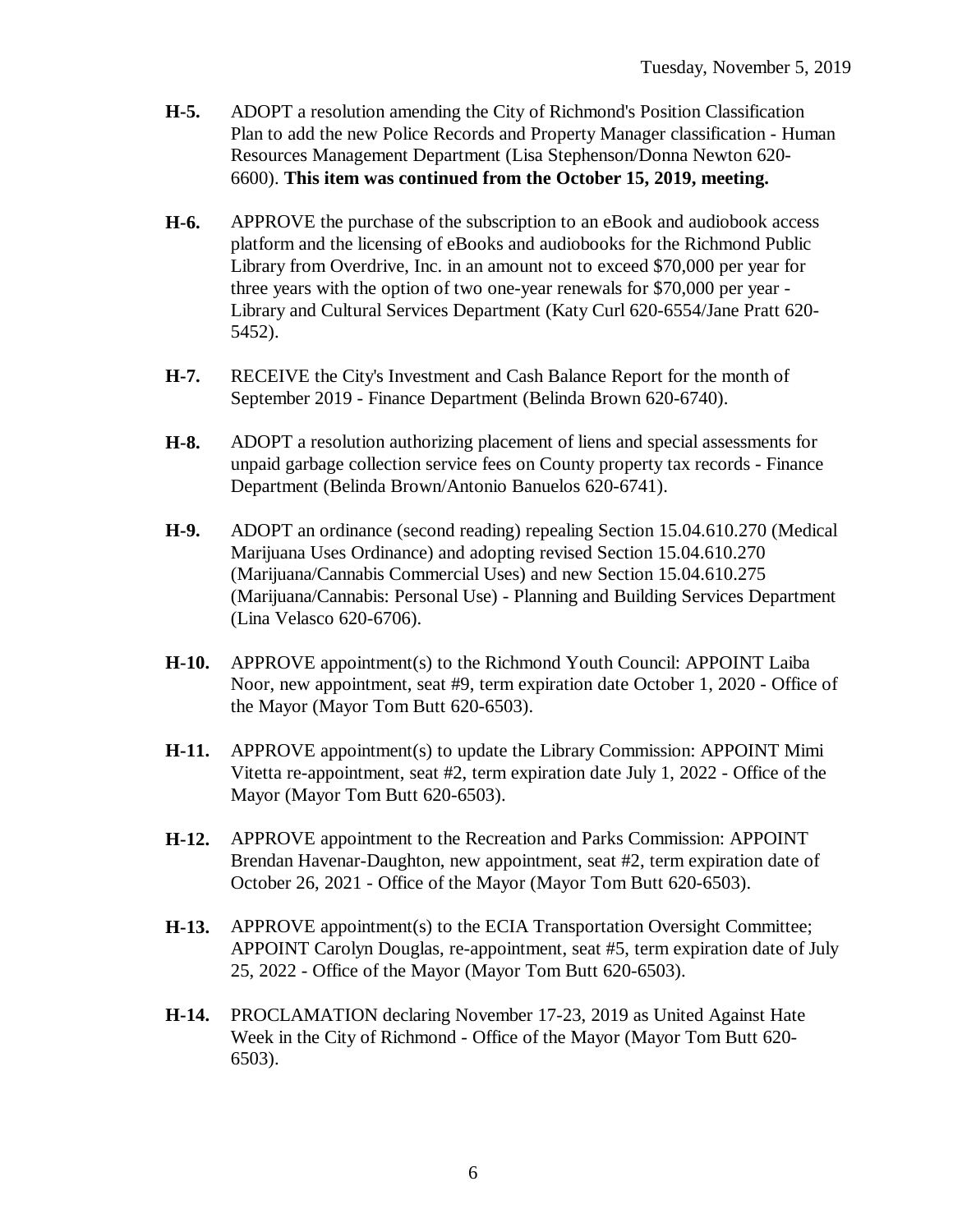- **H-15.** AUTHORIZE the city manager and staff to explore potential revenue enhancement measures, including researching and preparing potential ballot measures for City Council consideration - Office of the Mayor (Mayor Tom Butt 620-6503).
- **H-16.** APPROVE appointment(s) to the Richmond Fund for Children and Youth Oversight Board: **Mayor Tom Butt Appointments**: Geselle Alvarado, new appointment, seat #1 and Katherine Lee, new appointment, seat #2 and Kapris S James, new appointment, seat #3; **Vice Mayor Ben Choi Appointments:** Destiny E. Caster, new appointment, seat #4 and Miriam Stephanie Sequeira, new appointment, seat #5; **Councilmember Nathaniel Bates Appointments:** Chastity Ochoa, new appointment, seat #6 and Madiha Qader, new appointment, seat #7; **Councilmember Demnlus Johnson Appointments:** Zeonta Johnson, new appointment, seat #8 and Kristin Kilian Lobos, new appointment, seat #9; **Councilmember Eduardo Martinez Appointments:** Khalieghya Dandie-Evans, new appointment, seat #10 and Carol Hegstrom, new appointment, seat #11; **Councilmember Jael Myrick Appointments:** Christian M. Mendizabal, new appointment, seat #12 and Teyona R. Galloway, new appointment, seat #13; **Councilmember Melvin Willis Appointments:** Angel Godinez, new appointment, seat #14 and Guadalupe Enllana, new appointment, seat #15 - Offices of the Mayor and City Council (Mayor Tom Butt 620-6503 and Vice Mayor Ben Choi 620-6565).

### **I. PUBLIC HEARINGS**

- **I-1.** HOLD a public hearing to review the districting process for City Council elections and receive public input regarding the composition of potential City Council districts - City Attorney's Office/City Clerk's Office (Bruce Reed Goodmiller 620-6509/Pamela Christian 620-6513).
- **I-2.** HOLD a public hearing and APPROVE the Amended Judgment in connection with the litigation entitled The Guidiville Rancheria of Cal. et al. vs. The United States of America, et al., No. CV 12-1326 YGR (N.D. Cal.) - City Attorney's Office (Bruce Reed Goodmiller/Rachel Sommovilla 620-6509).
- **I-3. CONTINUED TO DECEMBER 3, 2019**, the matter to INTRODUCE an ordinance adding Article 15.04.615 to the Richmond Municipal Code ("RMC") to prohibit new land uses and phase out existing land uses related to the storage and handling of coal and petroleum coke, and make conforming amendments to the RMC to ensure that it is internally consistent with said prohibition - Planning and Building Services Department (Lina Velasco 620-6706).